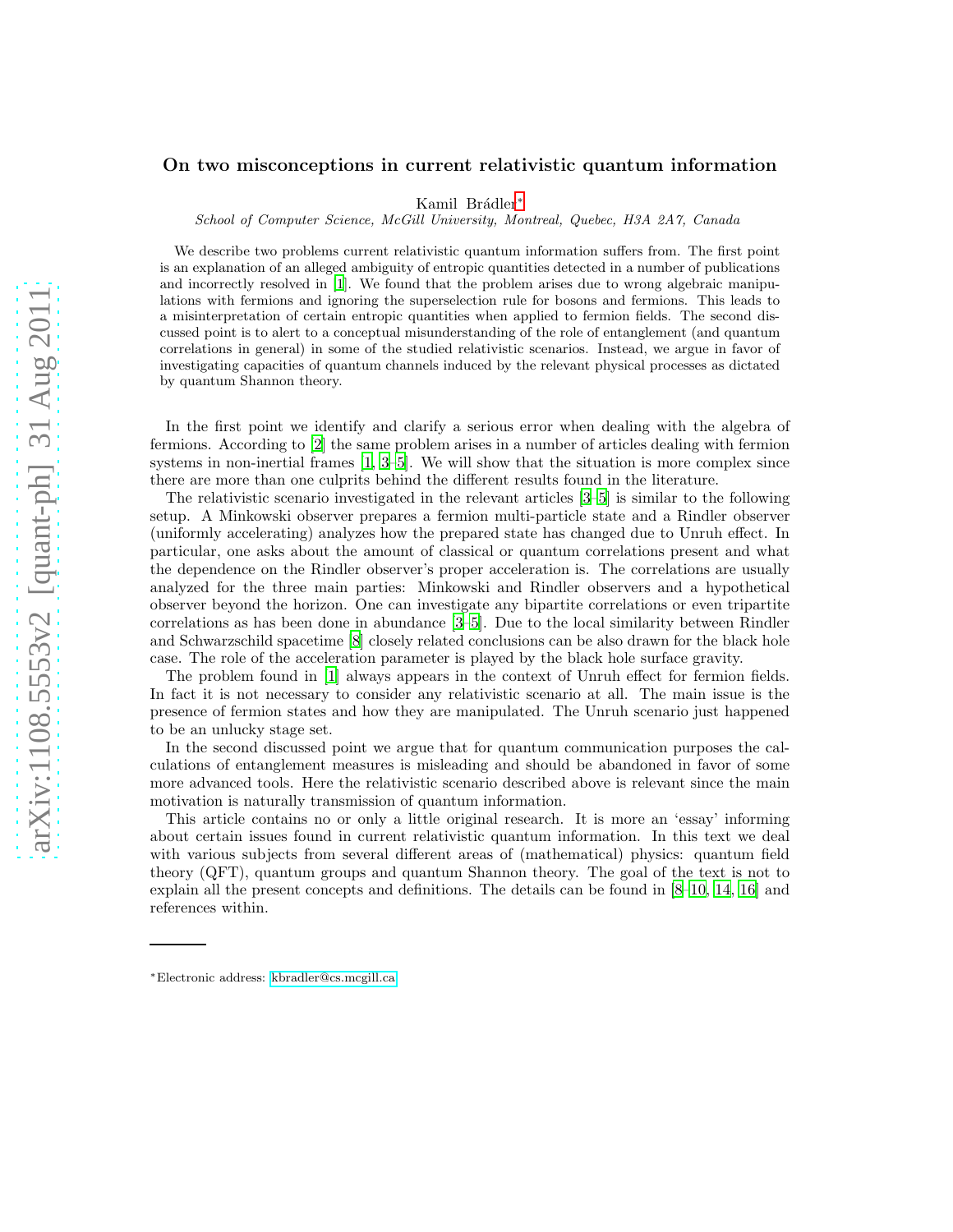## I. MISTREATED FERMIONS

The authors of [\[1\]](#page-9-0) made an ominous observation. It was pointed out that certain entropic quantities designed to quantify the amount of quantum correlations of multi-partite quantum states do not agree with one another [\[3](#page-9-2)[–5\]](#page-10-0). An explanation of the apparent disparity in the analysis of quantum correlations for systems of fermions in [\[3](#page-9-2)[–5\]](#page-10-0) was offered in [\[1\]](#page-9-0). We want to show that the explanation is incorrect and investigate the real cause of the problem.

Calculations of quantum correlations for fermion systems is known to be a subtle issue and has been satisfactorily dealt with in the past [\[15\]](#page-10-5). There are three main ingredients one has to be aware of:

- 1. Non-trivial tensor product structure for distinguishable fermions and the concept of braiding.
- 2a. The superselection rule for bosons and fermions.
- 2b. Interpretation of entropic quantities for fermions.

There are several great expositions on the first point [\[16](#page-10-4)] and many QFT textbooks discussing the second point  $[10]$ . We will see that the authors of  $[1, 3]$  $[1, 3]$  largely ignore the first two points and they can be immediately refuted based on a close inspection motivated by the upcoming discussion. But contrary to their claim  $[2]$ , the rest of the literature  $[4, 5]$  $[4, 5]$  seems to be aware of the first two points (at least those non-overlapping with the authors of  $[1, 3]$  $[1, 3]$ ). So why is there so many different conclusions in [\[4,](#page-9-3) [5\]](#page-10-0)? The problem appears to be not in the QFT part of [\[4,](#page-9-3) [5\]](#page-10-0) but rather on the quantum information side. We cannot recalculate all the results presented there but as we discuss further, the problem has likely arisen due to the failure to see the link between the superselection rule for bosons and fermions and the interpretation of certain entropic quantities applied to fermions. To illustrate the problem we will later take a closer look at [\[4\]](#page-9-3).

We start by presenting the minimal amount of information needed to study systems of fermions. Note that in this text we strictly use the Fock formalism and so there is no doubt whether a fermion state is mode-entangled or not [\[6](#page-10-6)] (note that the issues discussed here are not related to the problem of entanglement of indistinguishable particles). Also, when we talk about particles or modes we mean the same thing. We are allowed to do so since every mode contains at most one particle (fermion).

Fermion annihilation and creation operators  $(a, a^{\dagger})$  satisfy the canonical anticommutation relations that are also known as the CAR algebra

$$
[a, a^{\dagger}]_{+} = 1,\tag{1}
$$

where  $[,$   $]_+$  stands for the anticommutator. Different modes (fermions) will be labeled by different letters  $(a, b \text{ and } c)$  and they hide the two relevant fermion degrees of freedom (the momentum and spin). The intermode relations read

<span id="page-1-1"></span>
$$
[a, b]_+ = [a, b^\dagger]_+ = [a^\dagger, b^\dagger]_+ = 0 \tag{2}
$$

and similarly for the c mode. Therefore, when we act on a vacuum with  $a^{\dagger}b^{\dagger}$ , the order of the operators matters

$$
a^{\dagger}b^{\dagger}|vac\rangle = |11\rangle_{ab} \neq |11\rangle_{ba}.
$$
 (3)

We conclude that

<span id="page-1-0"></span>
$$
|11\rangle_{ab} \neq |1\rangle_a \otimes |1\rangle_b,\tag{4}
$$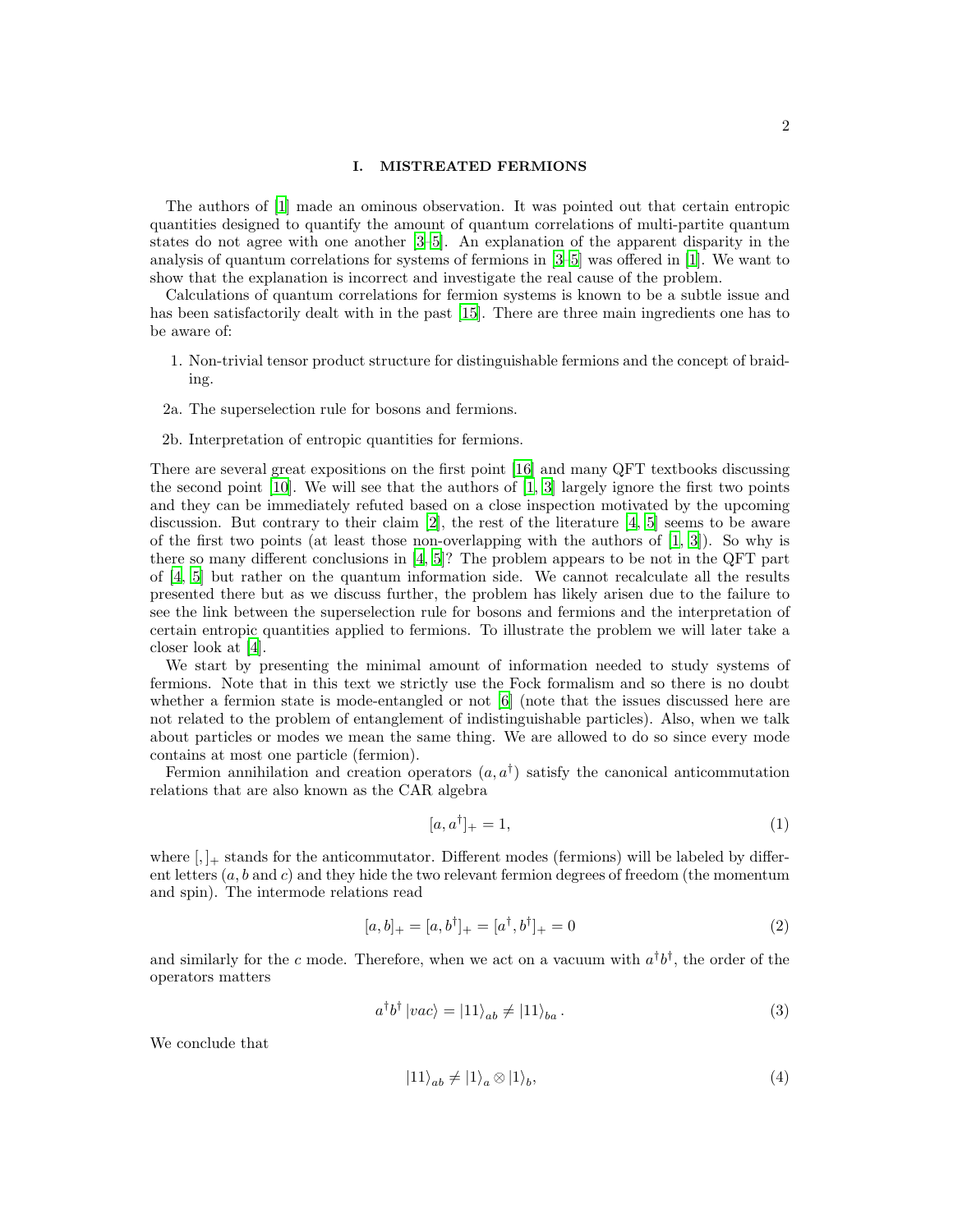where ⊗ denotes the standard tensor product. This is an obvious statement – only in the case of two qubits or two distinguishable bosons the order is irrelevant and  $|11\rangle_{ab} = |1\rangle_a \otimes |1\rangle_b = |1\rangle_a$  $|1\rangle_b \otimes |1\rangle_a$  holds in this case.

To fully account for the CAR algebra we have to introduce the concept of braiding. This structure comes from the theory of quantum groups [\[16\]](#page-10-4) and the main physical application today lies probably in the physics of anyons [\[11\]](#page-10-7) and topological quantum field theory [\[12\]](#page-10-8). A braided (or twisted) tensor product

<span id="page-2-1"></span>
$$
|1\rangle_a \widetilde{\otimes} |1\rangle_b = e^{i\varphi} |1\rangle_b \widetilde{\otimes} |1\rangle_a \tag{5}
$$

describes the whole family of statistics which, in a certain sense, interpolates between bosons and fermions. As a matter of fact, fermions are the simplest non-trivial example of the braided statistics where  $\exp i\varphi = -1$ . Hence, we have to understand Eq. [\(4\)](#page-1-0) in the following way:

<span id="page-2-0"></span>
$$
a^{\dagger}b^{\dagger} \left| vac \right\rangle \equiv a^{\dagger} \stackrel{\sim}{\otimes} b^{\dagger} \left| vac \right\rangle = \left| 1 \right\rangle_a \stackrel{\sim}{\otimes} \left| 1 \right\rangle_b. \tag{6}
$$

To avoid clumsy notation in the rest of the text we will understand the braided tensor product for  $\varphi = \pi$  and abbreviate the RHS of Eq. [\(6\)](#page-2-0) as  $|11\rangle_{ab}$ . But we will keep in mind that it is not an ordinary tensor product.

To formalize the findings we denote  $\mathscr F$  to be the Fock space of k fermions. It is a  $\mathbb Z_2$ -graded vector space

<span id="page-2-4"></span>
$$
\mathscr{F} = \mathscr{F}^0 \oplus \mathscr{F}^1,\tag{7}
$$

where  $i = \{0, 1\}$  is the degree of  $\mathscr{F}^i$  corresponding to the even and odd Fock subspace. Following our discussion after Eq.  $(5)$ , there exists a commutativity morphism m [\[16](#page-10-4)]

$$
m: \mathscr{F}^i \otimes \mathscr{F}^j \mapsto \mathscr{F}^j \otimes \mathscr{F}^i
$$
 (8)

acting as

<span id="page-2-5"></span>
$$
m(f^i \otimes f^j) = (-1)^{ij} f^j \otimes f^i \tag{9}
$$

on homogeneous elements  $f^i \in \mathcal{F}^i$ . Note that  $f^i$  labels both even and odd operators.

The adjoint operator for fermions is well defined and acts as

<span id="page-2-2"></span>
$$
\dagger : a^{\dagger} \overset{\sim}{\otimes} b^{\dagger} \mapsto -a \overset{\sim}{\otimes} b. \tag{10}
$$

Eq. [\(10\)](#page-2-2) necessarily follows from the anticommutation relations for particles obeying the fermion statistics and the normalization condition for fermion multi-particle states:

$$
-\langle vac \mid (a \overset{\sim}{\otimes} b)(a^{\dagger} \overset{\sim}{\otimes} b^{\dagger}) \mid vac \rangle = -\langle 11 \mid_{ab} |11 \rangle_{ab} = \langle 11 \mid_{ba} |11 \rangle_{ab} = 1. \tag{11}
$$

One of the errors committed in [\[1](#page-9-0)] was not to follow the above consistent rules. We exemplify it on a fermion state which, as the authors of [\[1\]](#page-9-0) claim, is entangled and separable at the same time depending on the mode order. The state is actually not even allowed to exist according to the superselection rule for bosons and fermions but let us ignore this 'detail' for the argument's sake. We will get to this point in a moment. The disputed state reads

<span id="page-2-3"></span>
$$
|\Phi\rangle_{abc} = \frac{1}{2} (|100\rangle + |010\rangle + |101\rangle + |011\rangle)_{abc},
$$
\n(12)

where we explicitly indicate the mode labels  $(|0\rangle \equiv |vac\rangle)$ . As argued above, the Hermitian conjugation is a braided operator [\[16\]](#page-10-4) and so for fermion fields it acts as

$$
\dagger : |\Phi\rangle_{abc} \mapsto \langle \Phi|_{abc} = \frac{1}{2} (\langle 100| + \langle 010| - \langle 101| - \langle 011|)_{abc}.\tag{13}
$$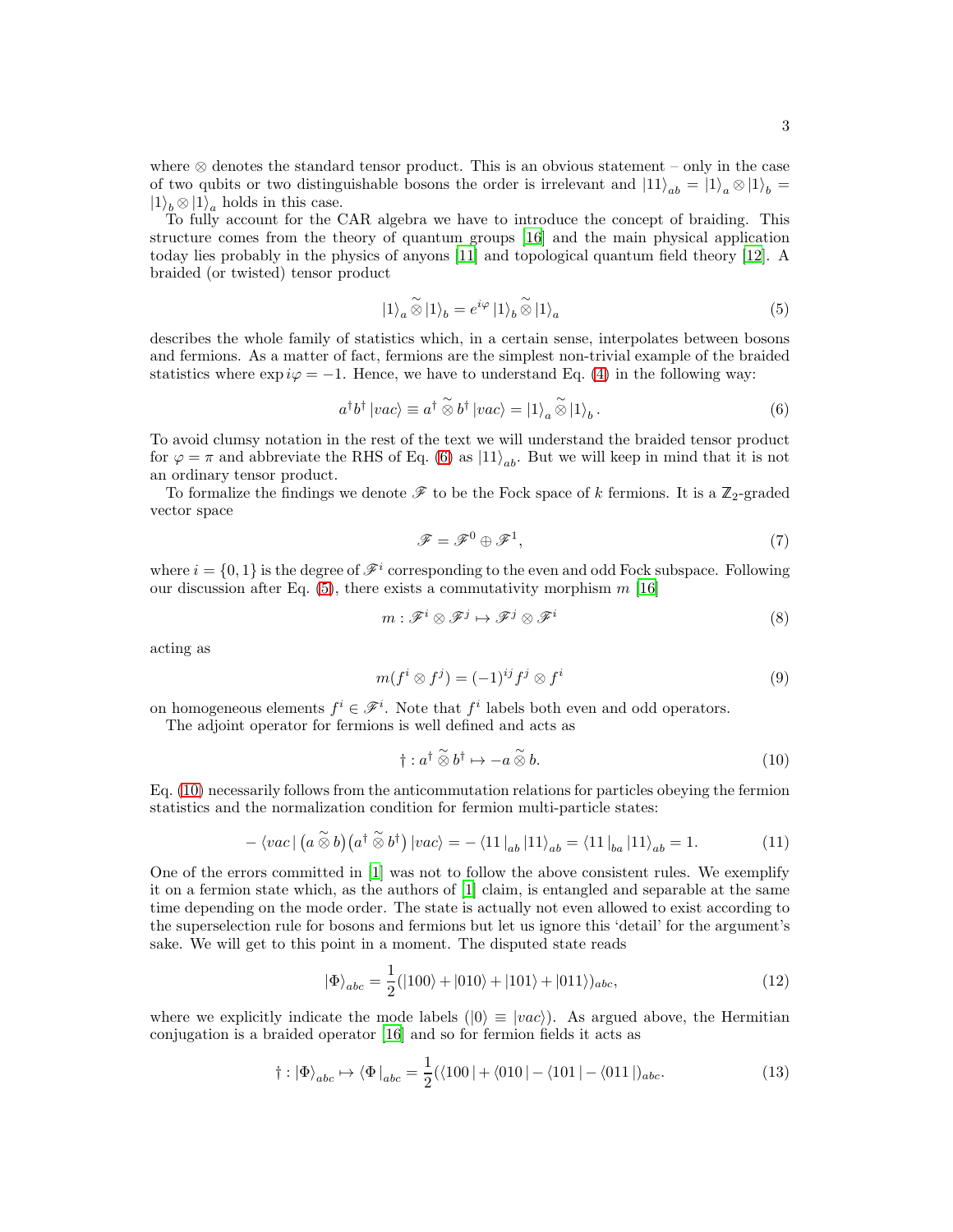<span id="page-3-0"></span>
$$
\text{Tr}_c |\Phi\rangle\langle\Phi| = \frac{1}{2} (|10\rangle + |01\rangle)_{ab} (\langle 10| + \langle 01|)_{ab}.
$$
 (14)

Following  $|1|$ , we change the order of the modes c and b in  $(12)$  and get

$$
|\Phi'\rangle_{acb} = \frac{1}{2}(|100\rangle + |001\rangle + |110\rangle - |011\rangle)_{acb}.
$$
\n(15)

By tracing over the c mode in  $|\Phi'\rangle\langle\Phi'|$  we have to again consistently use the CAR algebra. In this case, when we 'skip' the occupied modes a or b by  $|1\rangle_c$  or  $\langle 1|_c$  the sign has to change. This follows from Eq. [\(2\)](#page-1-1). As a consequence, we again end up with state [\(14\)](#page-3-0) contrary to the conclusion from [\[1\]](#page-9-0). A different result would be a sign of inconsistency of the whole CAR algebra.

However, there is even a more serious issue with the claims in [\[1](#page-9-0)]. The states on which the authors demonstrate various inconsistencies violate the superselection rule for bosons and fermions. According to this rule the Fock space of all particles is a direct sum of a completely symmetric and antisymmetric subspace (for bosons and fermions, respectively, and in the usual 1+3 Minkowski spacetime). Therefore, one cannot form superpositions of fermions and bosons [\[10](#page-10-2)]. A closely related superselection rule forbids forming of superpositions of an even and odd number of fermions. If we take the antiunitary time reflection operator  $T$  it is known [\[10\]](#page-10-2) that

$$
[T^2, a]_+ = 0 \tag{16}
$$

holds for the spin one-half fermion annihilation operator  $a$  (for the creation operator  $a^{\dagger}$  as well). Clearly, the same transformation ensures that

$$
[T^2, ab]_- = 0,\t(17)
$$

where [, ]<sub>-</sub> labels the commutator and b is another fermion annihilation operator. Note that  $T^2$ is a unitary operator and is not proportional to an identity. As a consequence, the Hilbert space is split into two sectors of even and odd fermion states [\[10\]](#page-10-2) and no superpositions 'connecting' the sectors can be formed. We now see why the state from Eq. [\(12\)](#page-2-3) is forbidden.

We can also resolve the second 'paradox' encountered in [\[1\]](#page-9-0). There, another and even simpler forbidden fermion state is considered

<span id="page-3-1"></span>
$$
|\Psi\rangle_{ab} = \frac{1}{2}(|00\rangle + |01\rangle + |10\rangle + |11\rangle)_{ab}.
$$
\n(18)

The authors argue [\[2\]](#page-9-1) that even after taking into account the right tensor product structure the state  $|\Psi\rangle$  can be entangled and separable at the same time depending on the mode order. Based on the previous discussion, we might dismiss  $|\Psi\rangle$  right away but let us proceed and see the consequences. We write

$$
|\Psi\rangle_{ab} = \frac{1}{2} \left( |0\rangle + |1\rangle \right)_a \widetilde{\otimes} \left( |0\rangle + |1\rangle \right)_b = \frac{1}{2} (\mathrm{id} + a^\dagger) \widetilde{\otimes} (\mathrm{id} + b^\dagger) |0\rangle,\tag{19}
$$

where id stands for an identity operator. This is, however, a blatant violation of the superselection rule – the expression  $(id + a^{\dagger}) |0\rangle$  is not considered to be physical in QFT. If we continued this way we could have also written (still in accord with the rules of the CAR algebra)

<span id="page-3-2"></span>
$$
|\Psi\rangle_{ba} = \frac{1}{2}(|00\rangle + |01\rangle + |10\rangle - |11\rangle)_{ba}.
$$
\n(20)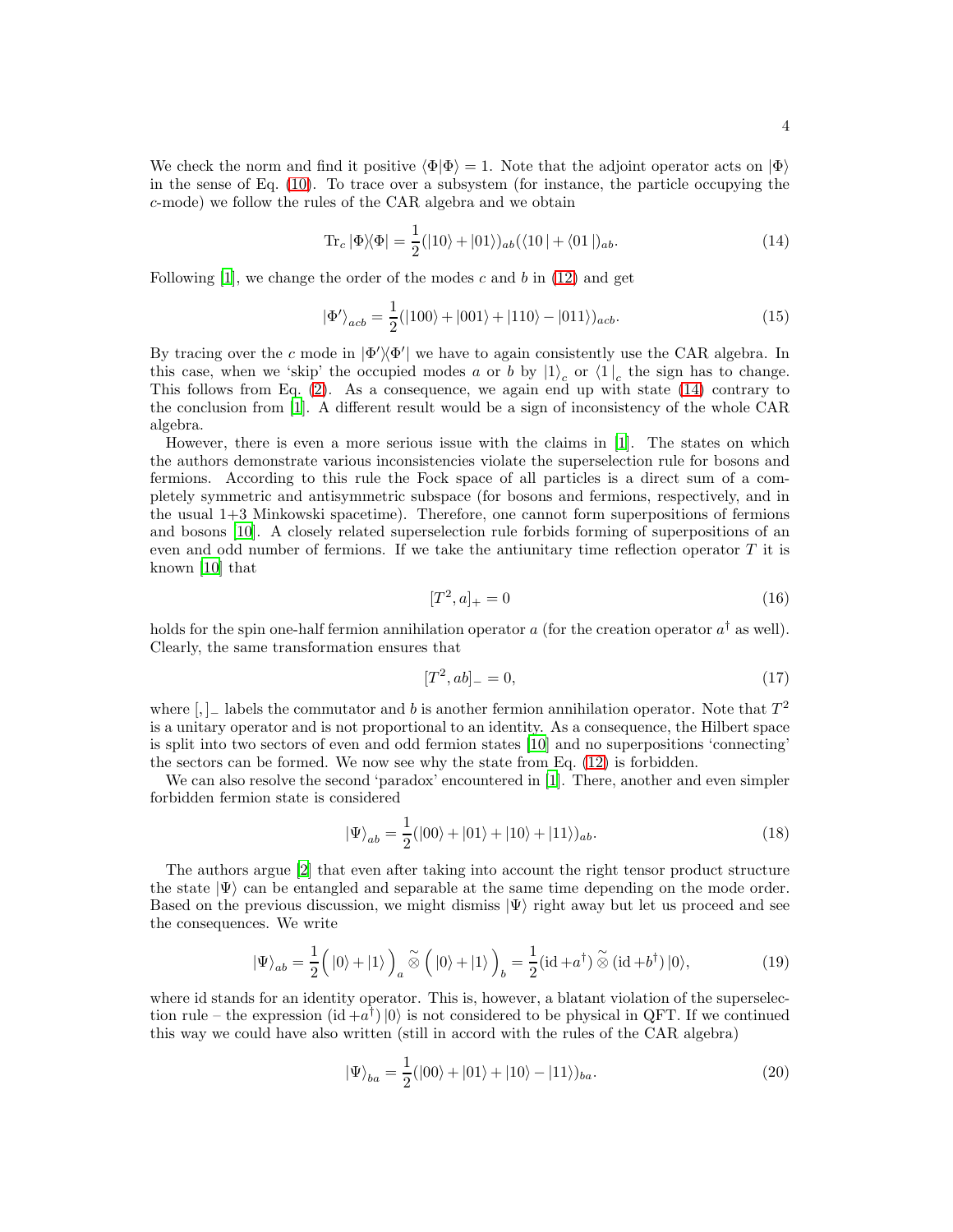Indeed, if  $|0\rangle$  and  $|1\rangle$  carried the fundamental representation of the  $SU(2)$  group, such state would be considered maximally entangled. This is not the case and we have a seemingly paradoxical situation where one state is factorizable and maximally entangled at the same time.

One could try to save the situation by assisting the states from Eqs. [\(18\)](#page-3-1) and [\(20\)](#page-3-2) with two other modes, say  $c$  and  $d$ , such that all kets would contain an equal number of fermions. The superselection rule is not violated and different partitioning (for example ab and cd versus ad and bc) would indeed lead to a different amount of correlations. It is a well know fact that entanglement is partition-dependent. This is, however, not the case originally studied in [\[1\]](#page-9-0). The states analysed here always violate the superselection rule and for those that are composed of two-fermions no finer partitioning is possible.

We make a comment before we proceed. The difference between qubits and fermions is that the representation theory of the former is based on the  $su(2)$  algebra while fermions are the field excitations generated by the fermion creation/annihilation operators obeying the CAR algebra. Consequently, fermions behave in a radically different way from qubits and when working with them one has to follow the rules of the CAR algebra with no exception. Qubits are quantum states living in an abstract Hilbert space spanned by a logical basis. By the term logical basis we simply mean that there are no qubit particles in Nature (cf. [\[19,](#page-10-9) [20](#page-10-10)]). Any qubit prepared in a laboratory might either be a spin one-half boson or eventually a composite particle made of bosons or fermions. In the first case there aren't that many candidates among elementary particles. Photons with the polarization encoding are qubits almost by an accident (photons are actually spin-one bosons but fortunately massless) and, in addition, the helicity subspace cannot be disentangled from the momentum degrees of freedom if relativistic transformations are taken into account [\[21\]](#page-10-11).

In the second case, some effort must be invested to show that the composite particle carries a representation of the  $SU(2)$  group. A similar statement holds for qudits in case of the  $SU(d)$ group. But this is not happening in [\[1](#page-9-0)]. The mapping used by the authors is clearly not a representation of  $SU(2)$ . Their construction [\[2\]](#page-9-1) consists of substituting the fermion operators by the operators satisfying the canonical commutation relations (boson creation/annihilation operators). They repeat the same procedure for a different order of fermions and they treat the resulting states as different qubit multi-partite states. As two-qubit states they would have been indeed different and there is no need why, for example, the procedure of partial trace in Eqs. [\(18\)](#page-3-1) and [\(20\)](#page-3-2) would lead to the same result. But let us make it clear:

• The procedure of substituting fermions for qubits as done in [\[1\]](#page-9-0) is flawed – fermions do not become qubits just by changing their name.

The objects living in  $\mathscr{F}^1$  in Eq. [\(7\)](#page-2-4) have to strictly follow the rules fermions obey. Odd fermion operators cannot be substituted by even fermion operators. The tensor product structure is crucial for avoiding contradictions  $\lambda$  la [\[1](#page-9-0)]. This is the main source of confusion in [1] but not in [\[4,](#page-9-3) [5\]](#page-10-0) contrary to the claim of the authors.

It would have been a completely different story if they substituted fermions from the even Fock subspace  $\mathscr{F}^0$ . An even number of fermions commute and such objects behave as distinguishable bosons in the sense of Eq. [\(9\)](#page-2-5) (set  $i = j = 0$ ) [\[34\]](#page-10-12). Clearly, this kind of composite particles are not true bosons since they don't satisfy the canonical commutation relations (cf. [\[7\]](#page-10-13)). But this is not the goal one aims for anyway. It is the tensor product structure of such objects that matters so if there is a chance to consider fermions as qubits it only lies in the even subspace of the fermion Fock space. We will stop here and point to one such construction in the context of Unruh effect presented in [\[17\]](#page-10-14). The braiding properties of fermions and the superselection rule have fully been considered and for a carefully chosen encoding one can indeed form qubits out of fermions lying in the even sector of the Fock space  $\mathscr{F}$ . Certain entropic quantities used in quantum Shannon theory were proved to remain valid but only for a restricted class of fermion states very different from the ones used in [\[3](#page-9-2)[–5](#page-10-0)].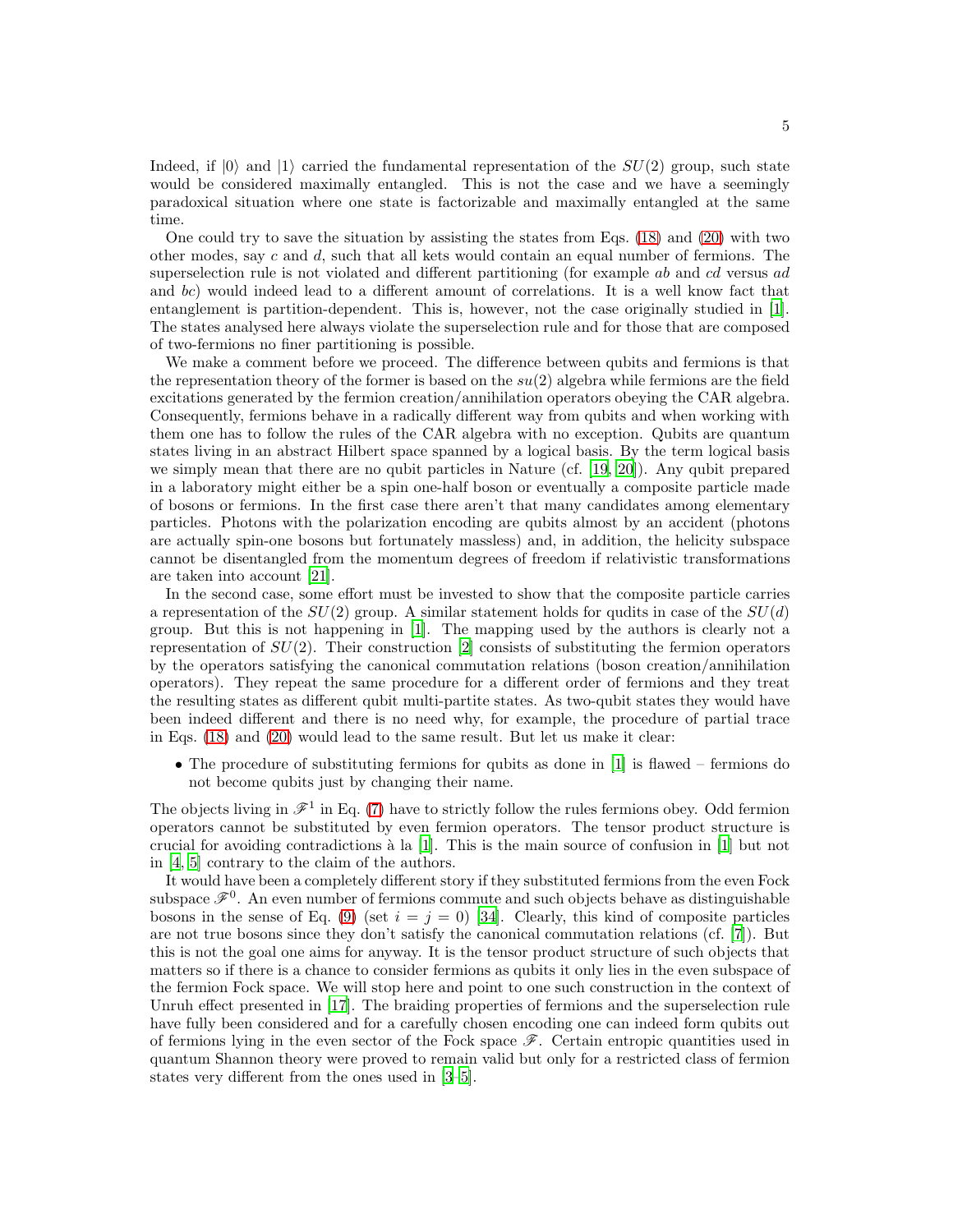In passing, let us present two examples of fermion states from the even sector  $\mathscr{F}^0$  of the total Hilbert space. One such example is

$$
\left| \Omega \right\rangle_{ab} = \frac{1}{\sqrt{2}} (\left| {vac} \right\rangle + \left| 1 \right\rangle_a \left| 1 \right\rangle_b ) \equiv \frac{1}{\sqrt{2}} (\left| 0 \right\rangle_a \left| 0 \right\rangle_b + \left| 1 \right\rangle_a \left| 1 \right\rangle_b ),
$$

where we slightly abuse notation in the rightmost equation. Another example based on two distinguishable spin one-half fermions (so-called Dirac particles) reads

$$
\left| \Omega \right\rangle_{ab} = \frac{1}{\sqrt{2}} ( \left| \uparrow \right\rangle_a \left| \downarrow \right\rangle_b + \left| \downarrow \right\rangle_a \left| \uparrow \right\rangle_b),
$$

where  $|\uparrow (\downarrow)\rangle_a = |1\rangle_{a,\uparrow (\downarrow)} = a^{\dagger}_{\uparrow}$  $\biguparrow^{\perp}_{\uparrow(\downarrow)}\big|vac\rangle$  (only at this occasion the spin degree of freedom is explicitly indicated by an arrow and the momentum degree of freedom is the letter itself). Unless other superselection rules become relevant such states can be formed. These states are not analyzed in [\[1\]](#page-9-0).

To summarize, the authors of [\[1\]](#page-9-0) cannot expect to get consistent results when deciding whether a fermion state is separable or not if the object they deal with is profoundly ill-defined and, moreover, the basic rules of the CAR algebra are not being respected. But the purpose of this note is not to criticize a single wrong article. It is the actual motivation for [\[1\]](#page-9-0) that feels uneasy. The principal observation there is that many results on fermion quantum correlations in the context of Unruh effect [\[3](#page-9-2)[–5](#page-10-0)] are not compatible. But as we said at the beginning, a quick glance over  $[4, 5]$  $[4, 5]$  suggests that the authors did not fall into the same QFT trap as in  $[1, 3]$  $[1, 3]$ . The issue is more subtle and lies in one of the consequences of the superselection rule:

• Criterions for deciding whether a fermion multi-particle state is separable or how much quantum correlations it contains cannot be adopted from the qubit case without further reasoning.

This fact has already been explicitly shown by the authors of [\[13](#page-10-15)] and they found that the only allowed two-fermion separable state is

$$
\varrho_{sep} = \text{diag}\,[\nu_1,\nu_2,\nu_3,\nu_4],
$$

where  $0 \le \nu_i \le 1$ ,  $\sum \nu_i = 1$ . Therefore, a two-qubit state that would be classified as separable might not be written in a separable form if it was a two-fermion state. It would violate the superselection rule.

Clearly, the same conclusion holds for entanglement measures. Hence, even if have shown that the calculations of various entropic quantities (for example, the often calculated (logarithmic) negativity  $[24]$  in  $[1, 3-5]$  $[1, 3-5]$  $[1, 3-5]$  can be made consistent even for fermions, we do not claim that these quantities have actually the same meaning or can be interpreted in the same way as for qubits. This is the most likely culprit for the different results found in literature [\[5\]](#page-10-0). As an example, let us take a closer look at [\[4](#page-9-3)] which is one of the first articles studying entanglement in mixed states of two fermions. The authors work with full-fledged fermions (contrary to the claim in [\[2\]](#page-9-1)) and they are clearly aware of the subtleties coming from QFT. But it is in the quantum information section where the problem resides.

To see where exactly the problem is we first notice that no fundamental principle prevents us from adopting the entanglement of formation as the unique definition of entanglement [\[22\]](#page-10-17) for bipartite fermion systems

$$
E_F(\varrho_{ab}) = \min \sum_i p_i H(\varrho_a^i),\tag{21}
$$

where  $H(\sigma)$  stands for the von Neumann entropy of  $\sigma$  and  $\sum_i p_i = 1$ . The minimum is taken over all possible decompositions of  $\varrho_{ab}$ . But at this point the superselection rule enters the game.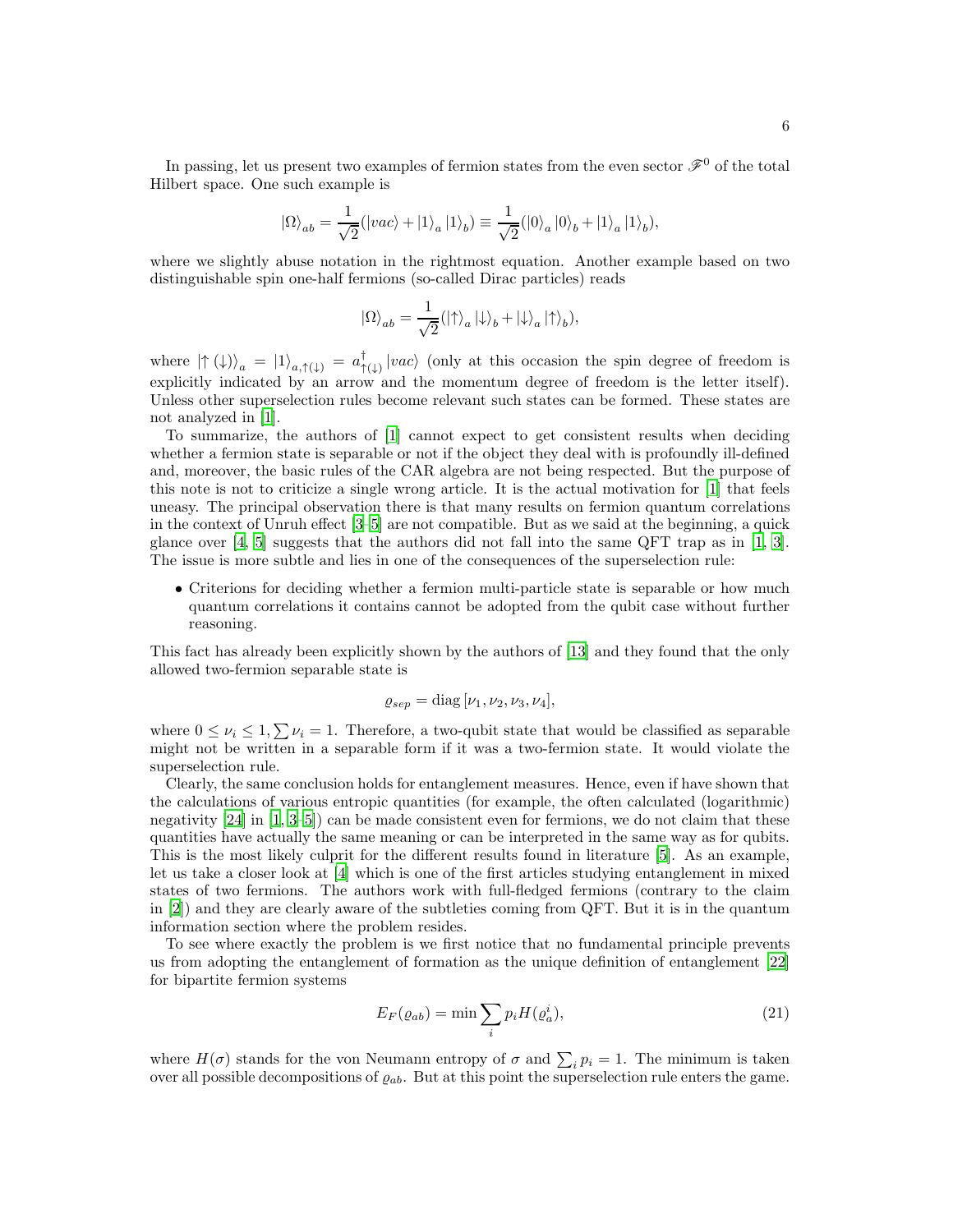

<span id="page-6-1"></span>FIG. 1: The entanglement of formation for a fermion mixed state in Eq. [\(22\)](#page-6-0) taken from [\[4\]](#page-9-3) (Eq. (22)). The lower curve is the original calculation. The upper curve is the correct calculation based on [\[13\]](#page-10-15) taking into account the superselection rule for fermions.

Some decompositions acceptable for a two-qubit system are not allowed for two fermions. So we cannot use the Wootters concurrence [\[23\]](#page-10-18) to calculate the entanglement of formation as we would have done it for qubits. The qubit case is at best a lower bound and we will see that not very tight. The authors of [\[13\]](#page-10-15) went further and actually found an explicit formula for the entanglement of formation of a general two-fermion mixed state. We can therefore compare the entanglement calculations, for example, for state (22) in [\[4](#page-9-3)]

<span id="page-6-0"></span>
$$
\varrho_{ab} = \frac{1}{2} \begin{pmatrix} \cos r^2 & 0 & 0 & \cos r \\ 0 & \sin r^2 & 0 & 0 \\ 0 & 0 & 0 & 0 \\ \cos r & 0 & 0 & 1 \end{pmatrix} . \tag{22}
$$

The state is written in the fermion basis  $\{|00\rangle, |01\rangle, |10\rangle, |11\rangle\}_{ab}$  and r is the acceleration parameter ( $r = 0$  corresponds to no acceleration and  $r = \pi/4$  is the infinite acceleration limit). The result is depicted in Fig. [1](#page-6-1) and with the increasing acceleration the gap between the two calculations widens.

No need to say that the situation is even worse for tripartite correlations. The main tool to investigate them is the negativity as well. For tripartite qubit states the negativity is already a mere bound since it does not account for non-distillable entanglement. These two problems together indicate that the calculations of tripartite correlations in [\[4](#page-9-3), [5](#page-10-0)] are approximate at best.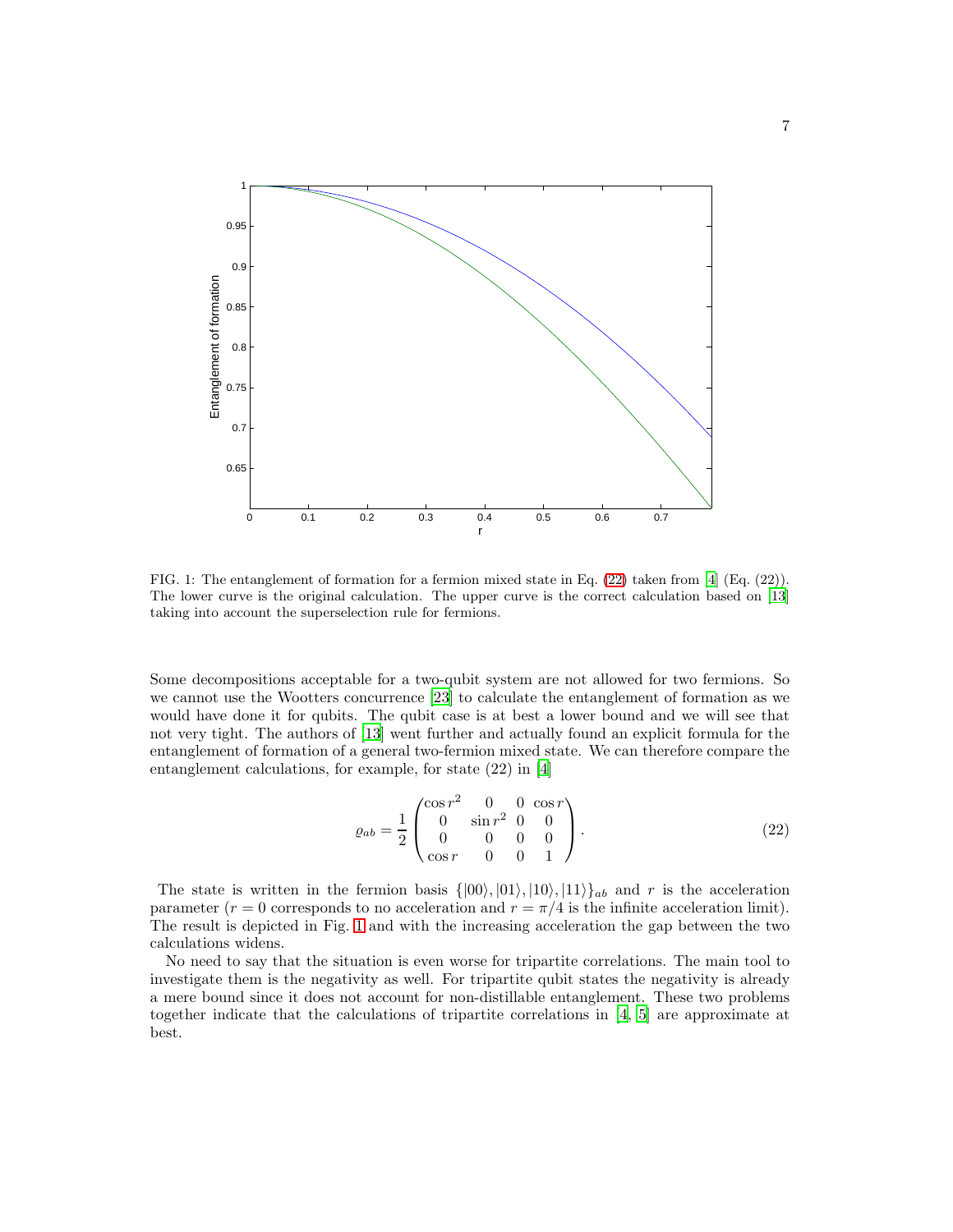## II. ENTANGLEMENT FALLACY

The second part of this text is about the motivation behind the various calculations trying to quantify quantum and classical correlations of states undergoing Unruh or Hawking transformation. The field of relativistic quantum information studies the behavior and flow of quantum information in a relativistic setting. If we disregard the relativistic part for a while there is a large subdiscipline of quantum information science called quantum Shannon theory [\[14\]](#page-10-3). Quantum Shannon theory generalizes classical Shannon theory [\[27](#page-10-19)] to the quantum domain. It has been extremely successful in describing and quantifying the flow of quantum and classical information in quantum systems. The main goal of the theory is to find capacity formulas which are designed to capture how much information can be reliably transferred in a quantum system. There exist several definitions of capacities depending on what type of information one is interested (classical versus quantum) or what type of resources are available.

The methods of quantum Shannon theory are perfectly suited for the realm of relativistic quantum information [\[17,](#page-10-14) [28](#page-10-20), [30](#page-10-21)]. The reason is the relativistic setup itself. Quantumrelativistic effects usually occur under somewhat extreme conditions. It may be high velocities, huge masses, large distances, great emptiness or all together. The large-scale structure of spacetime comes into play and it is very natural to ask how much information can be transmitted from one spacetime point to another and under what conditions. The answers are provided by quantum Shannon theory. The capacity of a quantum channel is a fundamental notion telling how much information in principle can be extracted or transmitted through a quantum system. the reason is simple. No seriously meant quantum communication scenario (private or not) will use a single copy of some quantum resource. Quantum Shannon theory is an asymptotic theory and the mighty machinery of quantum error-correction is available. As a result, one can claim whether classical or quantum communication over a quantum channel is principally possible. As an example we offer the teleportation protocol. It is difficult to distribute maximally entangled states at large distances and no one would even bother to do so just to transfer a few qubits. Instead, the quantum channel is identified between a sender and receiver and if its quantum capacity is nonzero we know that in an asymptotic limit of many copies of the channel the result of quantum error-correction is the creation of a new channel (effectively an identity channel). This channel enables a near-perfect transfer of many maximally entangled states. Quantum communication is therefore possible. It is exactly this scenario that saves the situation for a teleportation to a non-inertial frame. While originally concluded to be impossible [\[25](#page-10-22)], it can be shown that reliable quantum transmission is possible for any finite acceleration [\[28](#page-10-20), [29](#page-10-23)].

Note that the asymptotic character of quantum Shannon theory is a theoretical assumption. In practice, if a suitable quantum code is found, the number of quantum states used to assemble the code is relatively reasonable and it approaches the theoretical Shannon limit fast enough.

Instead of adopting the information-theoretic approach, the focus of a majority of articles in relativistic quantum information lies in the investigation and quantifying the entanglement or other quantum correlations of a relativistically transformed state. The amount of entanglement is certainly an important quantity that gives some information about the behavior of a quantum system [\[18\]](#page-10-24). It might be interesting to know how quantum correlations behave under relativistic transformations for its own sake. It also may have an impact on our understanding of the role of entanglement on a cosmological scale [\[31\]](#page-10-25) and other conceptual issues [\[32](#page-10-26)]. However, the notion of entanglement for the purpose of quantum information transmission is desperately uninformative or even misleading. We will call it the entanglement fallacy. Problems like the quantum communication of two relativistic observers or the black hole information paradox are exactly the type of situations where quantum Shannon theory and not entanglement measures or similar simple concepts will be able to provide the ultimate answer or explanation.

We will present the raised issue on two more modest problems. First we will bring an example of a quantum channel whose parameter can be tuned such that its capacity goes from the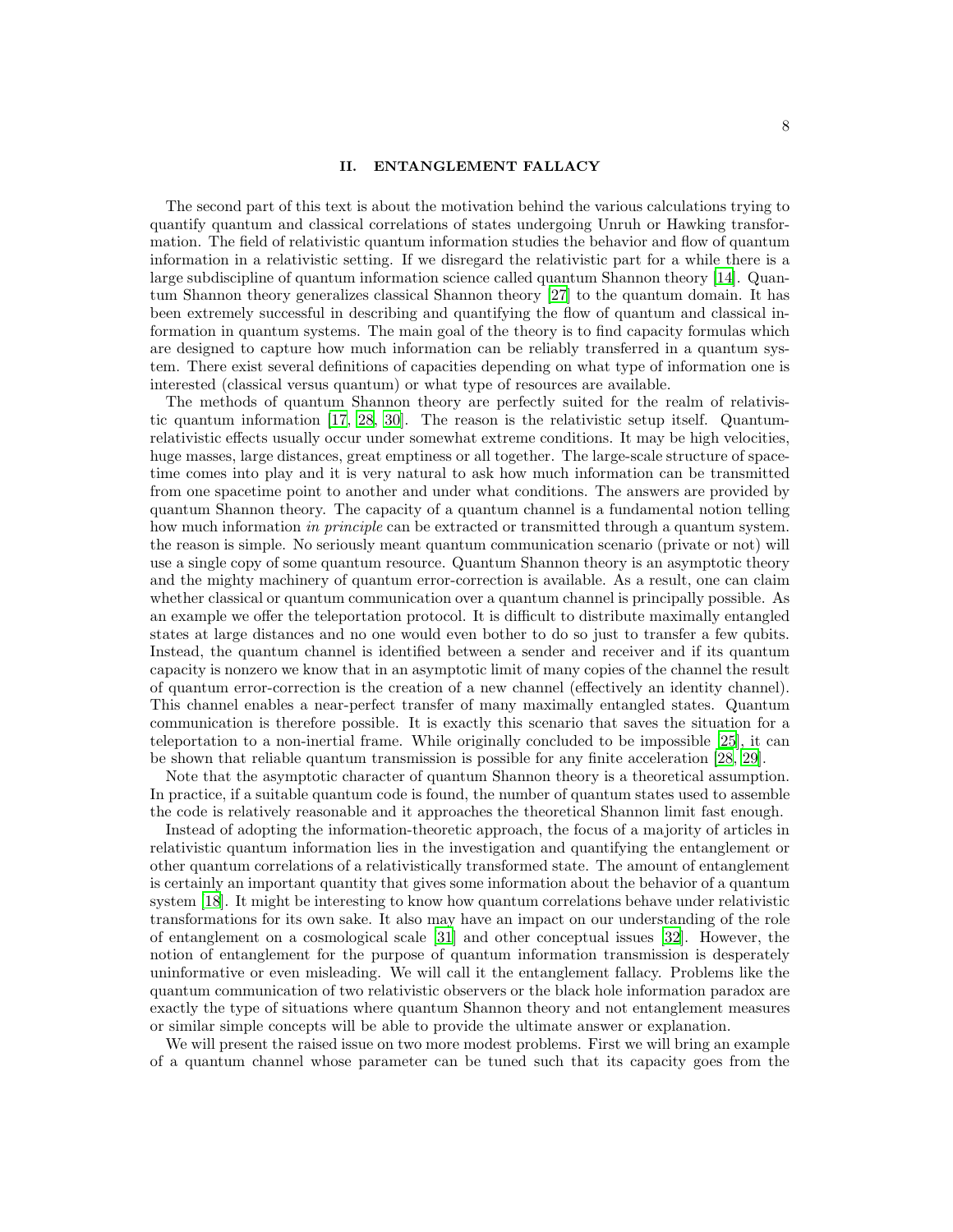maximum one bit to zero yet the entanglement is never destroyed. This example will show that even if the entanglement measures were calculated correctly for fermion systems in non-inertial frames and the problems of the first section of this text were avoided we should still be careful when interpreting those results. The channel is a qubit erasure channel [\[26](#page-10-27)]  $\mathcal{N}: \mathcal{B}(\mathbb{C}^2) \to \mathcal{B}(\mathbb{C}^3)$ acting as

$$
\mathcal{N}(\varrho) = (1 - p)\varrho + p|e\rangle\langle e|.
$$

<span id="page-8-0"></span>The state  $|e\rangle$  is a flag state such that  $\langle e|0\rangle = \langle e|1\rangle = 0$  holds. The Kraus operators take the following form:

$$
N_1 = \sqrt{1 - p} \begin{pmatrix} 1 & 0 \\ 0 & 1 \\ 0 & 0 \end{pmatrix}
$$
 (23a)

$$
N_2 = \sqrt{p} \begin{pmatrix} 0 & 0 \\ 0 & 0 \\ 0 & 1 \end{pmatrix} \tag{23b}
$$

$$
N_3 = \sqrt{p} \begin{pmatrix} 0 & 0 \\ 0 & 0 \\ 1 & 0 \end{pmatrix},\tag{23c}
$$

where  $0 \le p \le 1$ . The channel plays quite an important role in quantum information theory [\[26\]](#page-10-27). An interesting coincidence is that a qubit erasure channel also appears in the context of the Unruh effect for fermions [\[17](#page-10-14)] and we will get to this point later.

It is known that the quantum capacity is non-zero for  $0 \le p < 1/2$ . What happens if we send a half of a maximally entangled state  $\Psi$  through the channel? We find the eigenvalues for the partial transpose of the state  $\Phi = (\mathrm{id} \otimes \mathcal{N})(\Psi)$ . The eigenvalues are

<span id="page-8-1"></span>
$$
\text{Eig}[\Phi^{\Gamma}] = \left[\frac{1}{2}(p-1), \frac{1}{2}(1-p), \frac{1}{2}(1-p), \frac{1}{2}(1-p), \frac{p}{2}, \frac{p}{2}\right]
$$
(24)

and the PPT criterion tells us that the state  $\Phi$  is separable only for  $p = 1$ . Hence for the whole interval  $p \in [0, 1)$  the erasure channel produces (partially) entangled states but this is useless for quantum communication for  $p \in [1/2, 1)$ . We therefore cannot take the existence of entanglement as a trusty indicator that the physical system described by a qubit erasure channel can actually reliably convey quantum information.

A qubit erasure channel is more relevant for the propagation of quantum information to non-inertial frames than it seems. In [\[17\]](#page-10-14) we have shown that this channel is precisely the qubit Grassmann channel which is the embodiment of the the Unruh effect for fermions. The structure and construction of the Grassmann channel fully respects the rules of the CAR algebra and the superselection rule to avoid the troubles from the first section.

In the literature on the fermion Unruh effect [\[4,](#page-9-3) [5](#page-10-0)] a lot of attention is paid to the differences in the entanglement behavior between Unruh effect for bosons and fermions. Especially the infinite acceleration limit is often calculated and the asymptotic analysis predicts that for bosons the entanglement dies out [\[33](#page-10-28)] while for fermions not [\[4,](#page-9-3) [5\]](#page-10-0). As we see in Fig. [1](#page-6-1) this result is likely to survive the serious objections raised in the first section. There is, however, no use for such entanglement from the quantum communication point of view. We calculated the quantum capacity of the qudit Grassmann channel for an arbitrary  $d[17]$  $d[17]$  and compared it with the boson case [\[28\]](#page-10-20). The capacities behave in the same way for both cases. It monotonically decreases with an increasing acceleration and in the infinite acceleration limit the quantum capacity approaches zero at the same rate for bosons and fermions. For qubits  $(d = 2)$ , the value for which the capacity is zero corresponds to the qubit erasure channel for  $p = 1/2$  in Eqs. [\(23\)](#page-8-0) and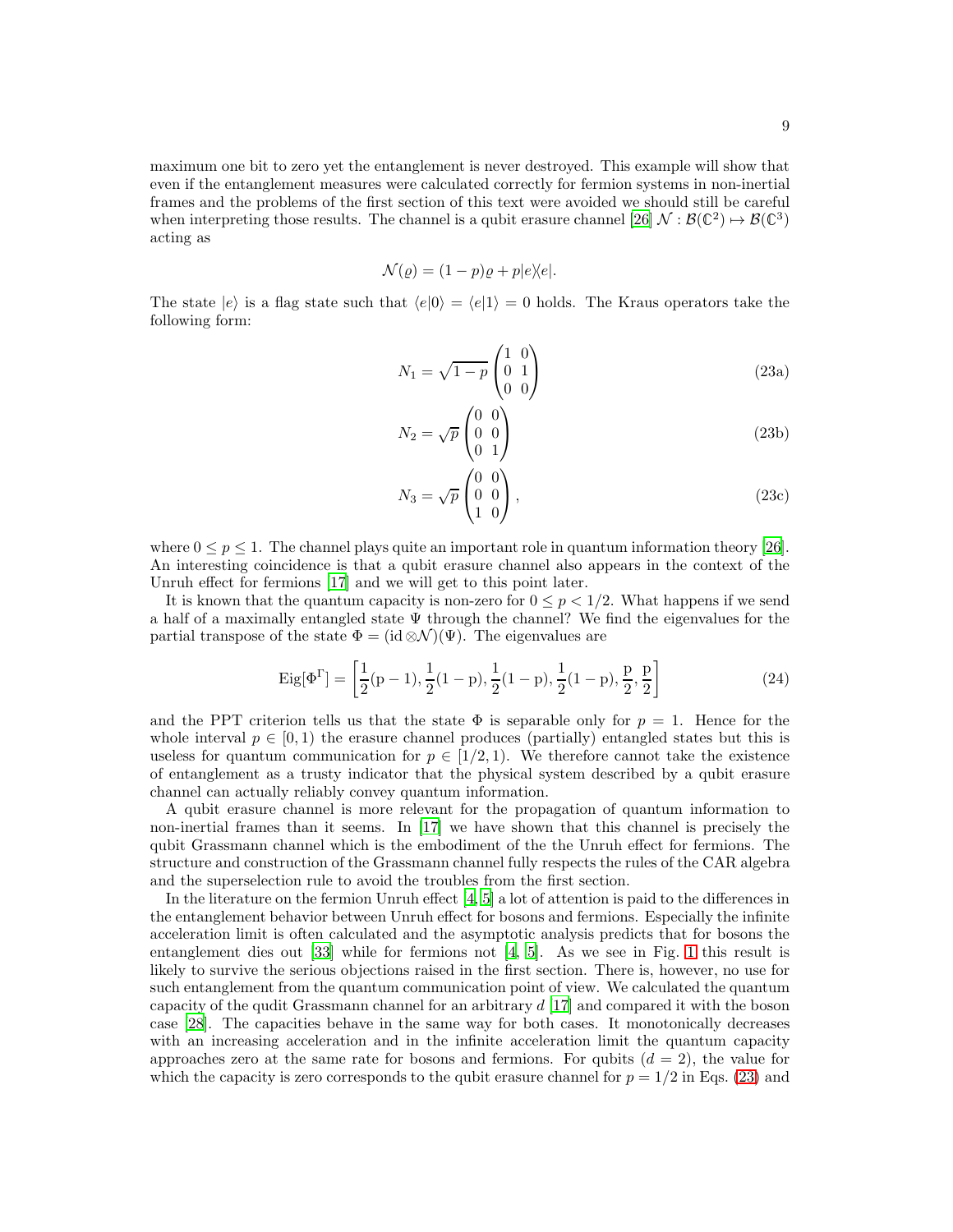from Eq. [\(24\)](#page-8-1) we see that in this case  $\Phi$  is entangled. Therefore, there is no qualitative difference between the Unruh effect for bosons and fermions and the entanglement of shared fermion states in the limit is useless. It cannot be utilized to reliably transmit quantum information. The implication actually goes in the opposite way: If the quantum capacity is non-zero a nearperfect entanglement transfer is possible. This is one of the operational interpretations of the quantum capacity. The quantum capacity informs us how big portion of an input Hilbert space can be coherently transmitted between a sender and receiver or the ratio of initially maximally entangled states that will 'pass through' a quantum channel undisturbed.

## III. CONCLUSIONS

In this note we pointed out two misconceptions that plague current research in relativistic quantum information. The first issue is related to studies of the Unruh effect for fermions where entanglement behavior is investigated. Various investigators found different answers to similar questions regarding the behavior of quantum correlations in non-inertial frames. We identified several reasons why there is so many incompatible results. The basic error is the improper use of the fermion algebra and ignorance of the superselection rule for bosons and fermions as is customary in quantum field theory. This consequently leads to a number of illusory 'paradoxes'. This type of error, however, seems to be avoided by the majority of articles dealing with this topic. The main problem lies in one of the consequences of the superselection rule: the misinterpretation of entanglement measures (and quantum correlation measures in general) for multi-partite qubit states. The same measures are used to evaluate quantum correlations of fermion multi-particle states. But this 'transfer' cannot be done without taking into account the superselection rule for bosons and fermions.

The second discussed point in this note is not a calculational mistake but rather an interpretation issue. We argue that for relativistic scenarios treating quantum information in non-inertial frames it is the transmission of quantum information that is important. Therefore, there is not much sense in calculating entanglement measures since, as we demonstrated, they don't really reliably inform whether reliable quantum information transfer is possible. This is precisely the piece of information that quantum channel capacities provide as investigated by quantum Shannon theory.

#### Acknowledgments

The author would like to thank Prakash Panangaden, Rocío Jáuregui and Tomas Jochym-O'Connor for discussions. This work was supported by a grant from the Office of Naval Research (N000140811249) and some of its parts were conceived during the NITheP Workshop on Relativistic Quantum Information organized by the Centre for Quantum Technology, University of KwaZulu-Natal.

<span id="page-9-0"></span><sup>[1]</sup> M. Montero and E. Martín-Martínez, Physical Review A  $83$ , 062323 (2011).

<span id="page-9-1"></span><sup>[2]</sup> M. Montero and E. Martín-Martínez, private communication based on the reply by the authors of [\[1](#page-9-0)] to the comment by K. Brádler and R. Jáuregui submitted to Physical Review A.

<span id="page-9-2"></span><sup>[3]</sup> J. Wang and J. Jing, Physical Review A 83, 022314 (2010).

<span id="page-9-3"></span><sup>[4]</sup> P. M. Alsing, I. Fuentes-Schuller, R. B. Mann, and T. E. Tessier, Physical Review A 74, 032326 (2006).